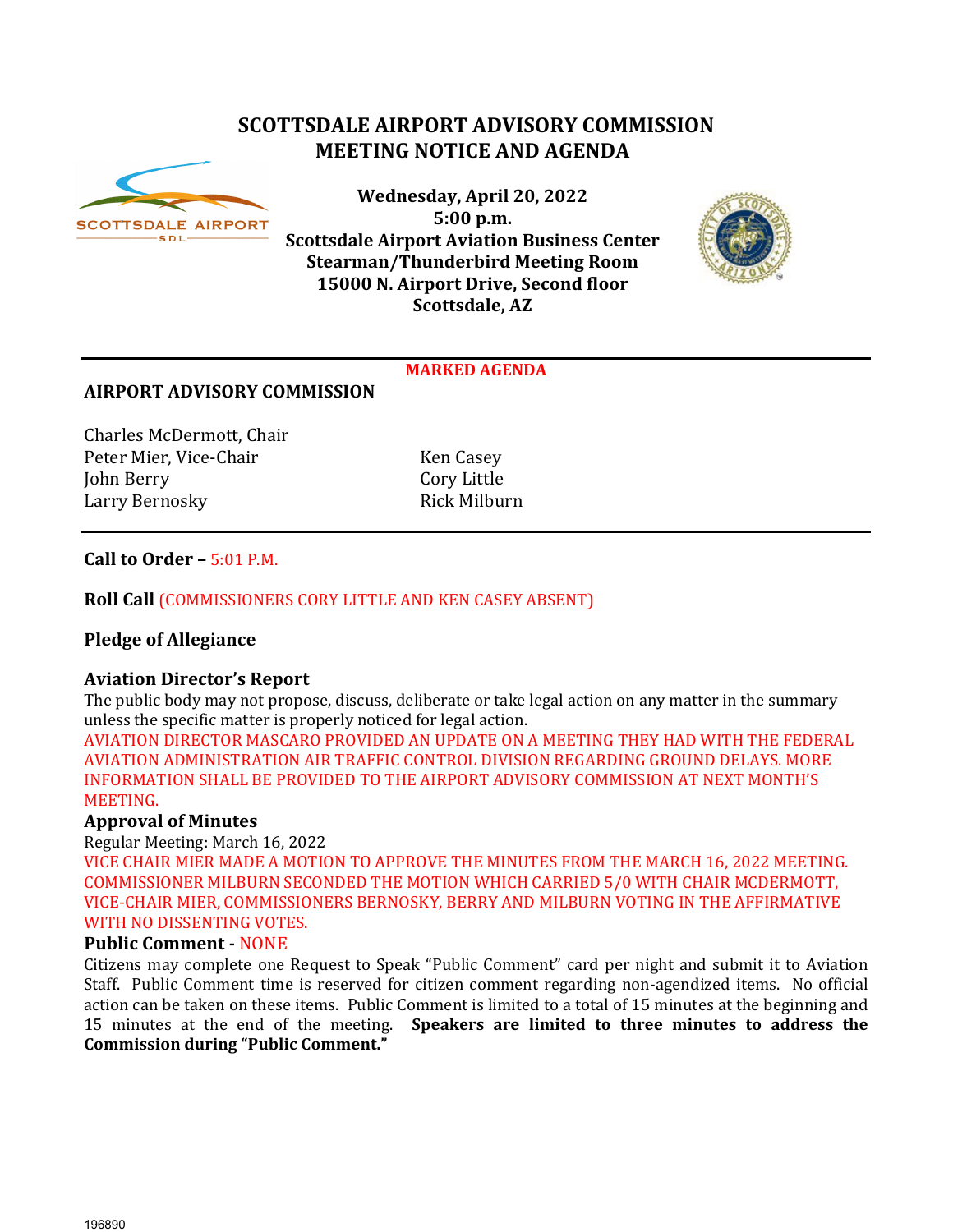Persons with a disability may request a reasonable accommodation by contacting Airport Administration (480-312-2321). Requests should be made 24 hours in advance or as early as possible to allow time to arrange accommodation. For TTY Users, the Arizona Relay Service (1-800-367-8939) may contact the Aviation Department (480-312-2321).

# **REGULAR AGENDA ITEMS 1-8**

**How the Regular Agenda Works:** The Commission takes a separate action on each item on the Regular Agenda. If you wish to address the Commission regarding any or all of the items on the Regular Agenda, please complete a Comment Card for each topic you wish to address and submit it to Aviation Staff. Speakers will be given three minutes to speak per item. Additional time may be granted to speakers representing two or more persons. Cards for designated speakers and the persons they represent must be submitted together. **Comment cards must be submitted before public testimony has begun on any Regular Agenda or Public Hearing item**.

- 1. Discussion and Possible Action regarding application for Airport Aeronautical Business Permit for Organic Chef To Go to conduct off-airport catering services at the Scottsdale Airport. Staff contact: Carmen Williams, Aviation Finance & Administration Manager, 480-312-8475, [cawilliams@scottsdaleaz.gov](mailto:cawilliams@scottsdaleaz.gov)  COMMISSIONER BERRY MADE A MOTION TO APPROVE THE APPLICATION FOR AERONAUTICAL BUSINESS PERMIT FOR ORGANIC CHEF TO GO TO CONDUCT OFF-AIRPORT CATERING SERVICES AT THE SCOTTSDALE AIRPORT. COMMISSIONER BERNOSKY SECONDED THE MOTION WHICH CARRIED 5/0 WITH CHAIR MCDERMOTT, VICE-CHAIR MIER, COMMISSIONERS BERNOSKY, BERRY AND MILBURN VOTING IN THE AFFIRMATIVE WITH NO DISSENTING VOTES.
- 2. Discussion and input regarding Monthly Operations Report. Staff contact: Chris Read, Assistant Aviation Director-Operations, 480-312-2674, [cread@scottsdaleaz.gov](mailto:cread@scottsdaleaz.gov)
- 3. Discussion and input regarding Airport and Airpark Aeronautical Business Permit Additions, Cancellations and Revocations. Staff contact Carmen Williams, Aviation Finance & Administration Manager, 480-312-8475, cawilliams@scottsdaleaz.gov
- 4. Discussion and input regarding Financial Report for February. Staff contact: Carmen Williams, Aviation Finance & Administration Manager, 480-312-8475, [cawilliams@scottsdaleaz.gov](mailto:cawilliams@scottsdaleaz.gov)
- 5. Discussion and input regarding Quarterly Noise Complaint Summary Report. Staff contact: Sarah Ferrara, Aviation Planning & Outreach Coordinator, 480-312-8482[, sferrara@scottsdaleaz.gov](mailto:sferrara@scottsdaleaz.gov)
- 6. Discussion and input regarding Public Outreach Programs and Planning Projects. Staff contact: Sarah Ferrara, Aviation Planning & Outreach Coordinator, 480-312-8482[, sferrara@scottsdaleaz.gov](mailto:sferrara@scottsdaleaz.gov)
- 7. Administrative report from the Aviation Director, or designee, regarding the status of pending aviationrelated items. Staff contact: Gary P. Mascaro, Aviation Director, 480-312-7735, [gmascaro@scottsdaleaz.gov](mailto:gmascaro@scottsdaleaz.gov)
- 8. Discussion and possible action to modify the Airport Advisory Commission Meeting